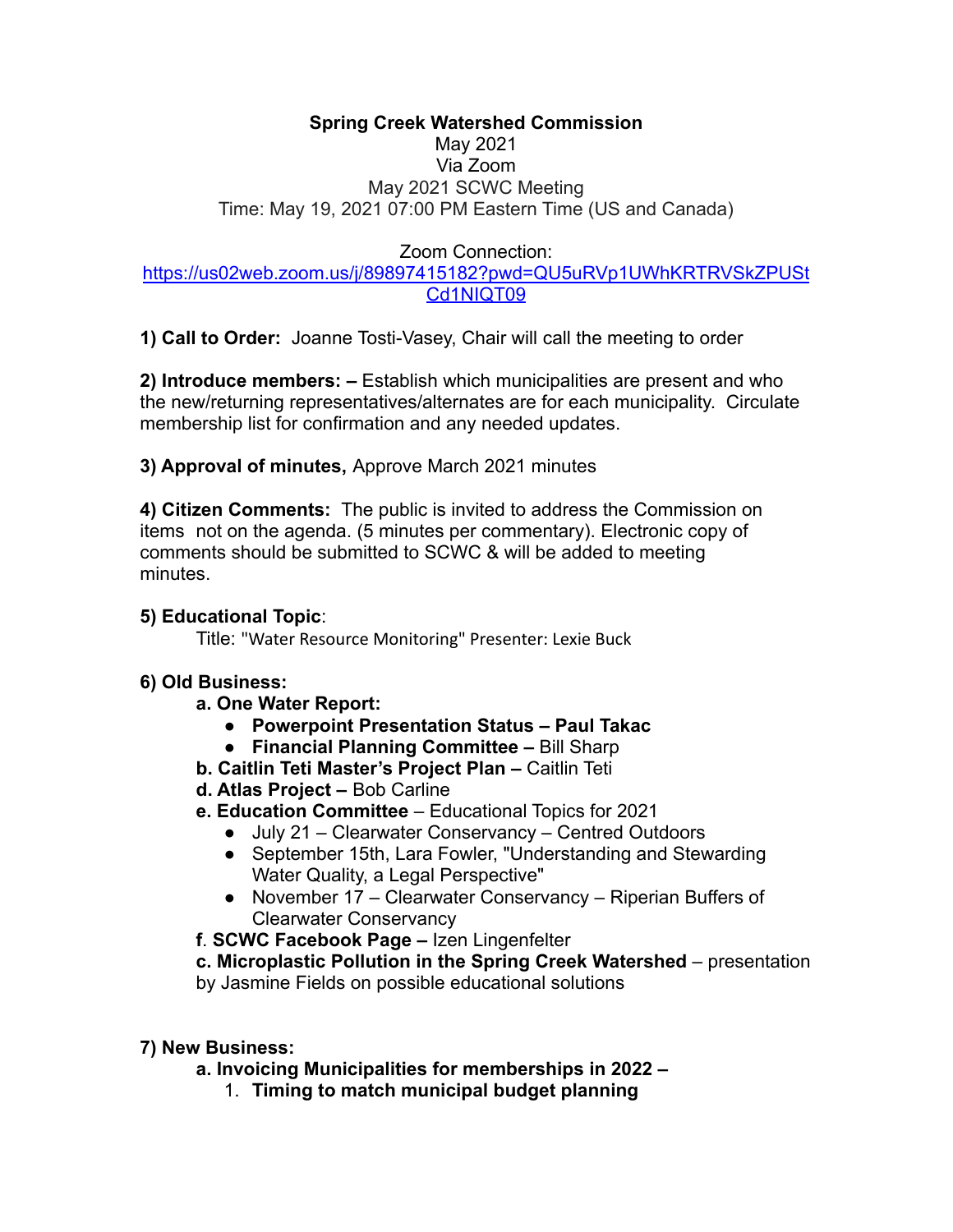| 2. Should invoices be based on 2020 Census or maintain prior<br>level for one more year?                                                           |
|----------------------------------------------------------------------------------------------------------------------------------------------------|
| b. How to hold our meeting going forward starting in July: Continue<br>Stand-Alone Zoom meetings or change to Hybrid or all In-person<br>meetings? |

### **8) Financials -UPDATE**

a. **Report:** February - April – Bill Sharp, Jon Eaton

| (LAST REPORT)                                               |                                 |                     |  |
|-------------------------------------------------------------|---------------------------------|---------------------|--|
| February 2021                                               |                                 |                     |  |
| Project Fund: Debit:                                        | \$0.00 Credit:                  | \$00.00 Balance:    |  |
| \$2,150.63                                                  |                                 |                     |  |
| <b>General Fund: Debit:</b>                                 | \$0.00 Credit:                  | \$7,962.00 Balance: |  |
| \$26,109.08                                                 |                                 |                     |  |
| Credit – Memberships for 2020 and 2021                      |                                 |                     |  |
| 2020: Milesburg (2020), Walker Townships, College Township  |                                 |                     |  |
| <b>Water Authority.</b>                                     |                                 |                     |  |
| 2021: State College Borough plus Benner, and Patton         |                                 |                     |  |
| <b>March 2021</b>                                           |                                 |                     |  |
| Project Fund: Debit:                                        | \$0.00 Credit:                  | \$00.00 Balance:    |  |
| \$2,150.63                                                  |                                 |                     |  |
| <b>General Fund: Debit:</b>                                 | \$0.00 Credit:                  | \$1,985.00 Balance: |  |
| \$29,094.08                                                 |                                 |                     |  |
| Credit – Memberships for 2021: Bellefonte Borough, Halfmoon |                                 |                     |  |
| Township, Potter Township, Spring Township                  |                                 |                     |  |
| <b>April 2021</b>                                           |                                 |                     |  |
| Project Fund: Debit:                                        | \$0.00 Credit:                  | \$00.00 Balance:    |  |
| \$2,150.63                                                  |                                 |                     |  |
| <b>General Fund: Debit:</b>                                 | \$79.45 Credit: \$0.00 Balance: |                     |  |
| \$28,014.63                                                 |                                 |                     |  |

**9) Once Around the Watershed:** Members are asked to share relevant water related news from their municipality.

#### **10) Remaining Meetings for 2021:**

July 21, 2021 September 15, 2021 November 17, 2021

The May 19 Spring Creek Watershed Commission Meeting is being sponsored by Patton Township and it will appear on **[cnet1.org](http://cnet1.org/)** and air on CGTV (cable channel 7):